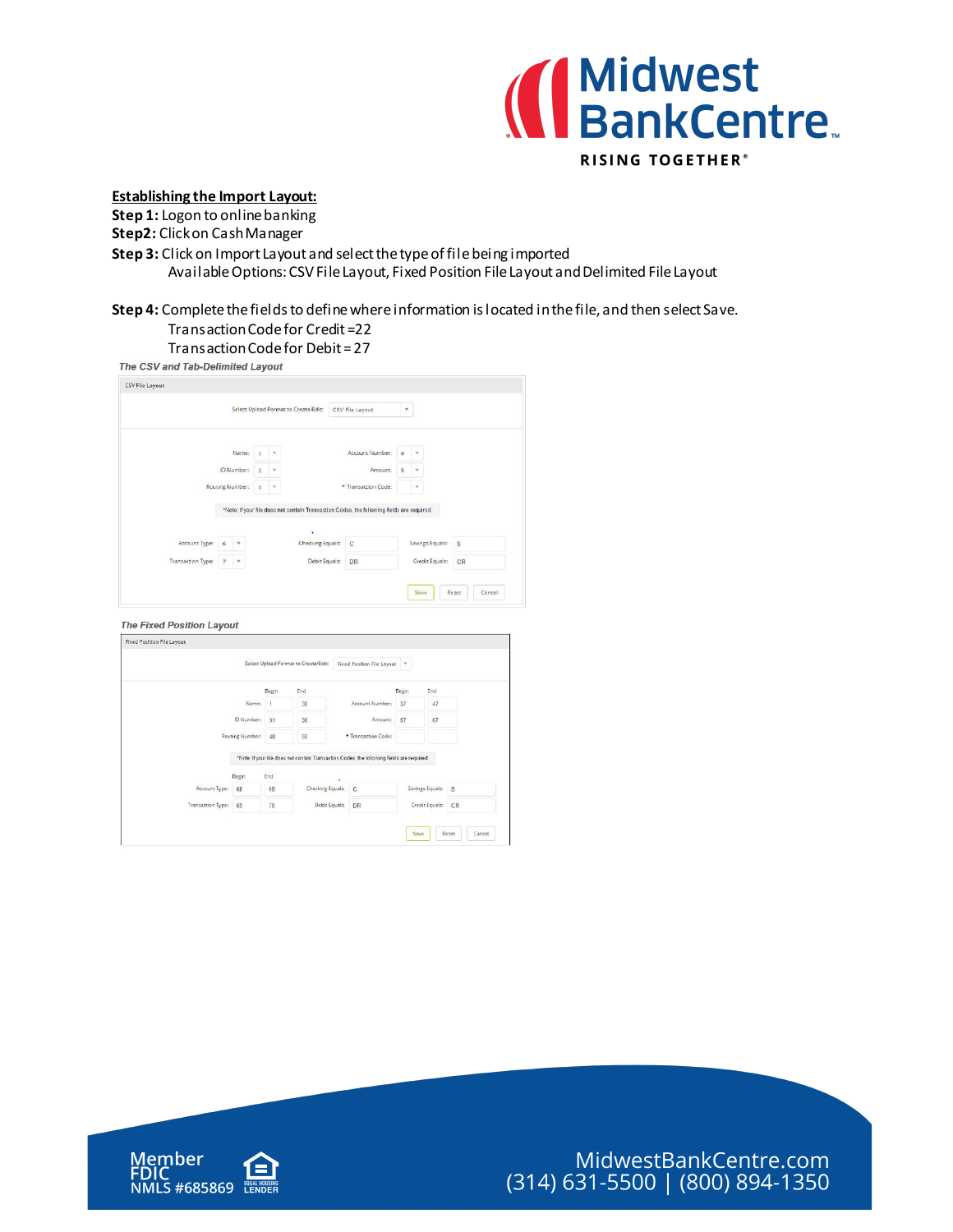

### **Importing Transactions to a New Batch:**

**Step 1:** Click on Cash Manager **Step 2:** Click on ACH **Step 3:** Create a New Batch For Create a new batch for: Select Company

**Step 4:** Create the batch header and click on submit

| <b>New Batch</b>          |                        |                          |                                             |
|---------------------------|------------------------|--------------------------|---------------------------------------------|
| Batch Name                |                        | <b>SEC Code</b>          | PPD - Prearranged Payments and Deposits   v |
| Company                   | <b>MIDWEST BANKCTR</b> | Company Id               | 430368910                                   |
| <b>Discretionary Data</b> | <b>TEST</b>            | Entry Description * TEST |                                             |
|                           |                        | <b>Restrict Batch</b>    | U                                           |
|                           |                        |                          | Submit<br>Cancel                            |

 $\vert$   $\star$ 

## **Step 5:** Click on Import Transaction

| <b>Information Message:</b><br>Batch Import test successfully added/edited |                                 |                                                     |                                              |                                               |
|----------------------------------------------------------------------------|---------------------------------|-----------------------------------------------------|----------------------------------------------|-----------------------------------------------|
| 0<br><b>Add Transaction</b>                                                |                                 |                                                     |                                              |                                               |
|                                                                            | <b>Transaction Information:</b> |                                                     |                                              |                                               |
|                                                                            | Name                            |                                                     | Addenda Type                                 | 00-No Addenda Information                     |
|                                                                            | <b>ID Number</b>                |                                                     | Addenda                                      |                                               |
|                                                                            | Amount                          | 00<br>٥                                             |                                              |                                               |
|                                                                            | Prenote $\square$               |                                                     | Creates a separate \$0 record of this entry. |                                               |
|                                                                            |                                 | <b>Receiving Financial Institution Information:</b> |                                              |                                               |
|                                                                            | Routing                         | Search for ABA #                                    | Account Type                                 | Checking<br>$\mathbf{v}$                      |
|                                                                            | <b>Account Number</b>           | ÷                                                   |                                              | Transaction Type ( Debit ( Credit             |
|                                                                            |                                 |                                                     |                                              | Status <sup>@</sup> Active O Hold             |
|                                                                            |                                 | <b>Quick Add</b>                                    | Add Multiple                                 | <b>Import Transaction</b><br>Submit<br>Cancel |